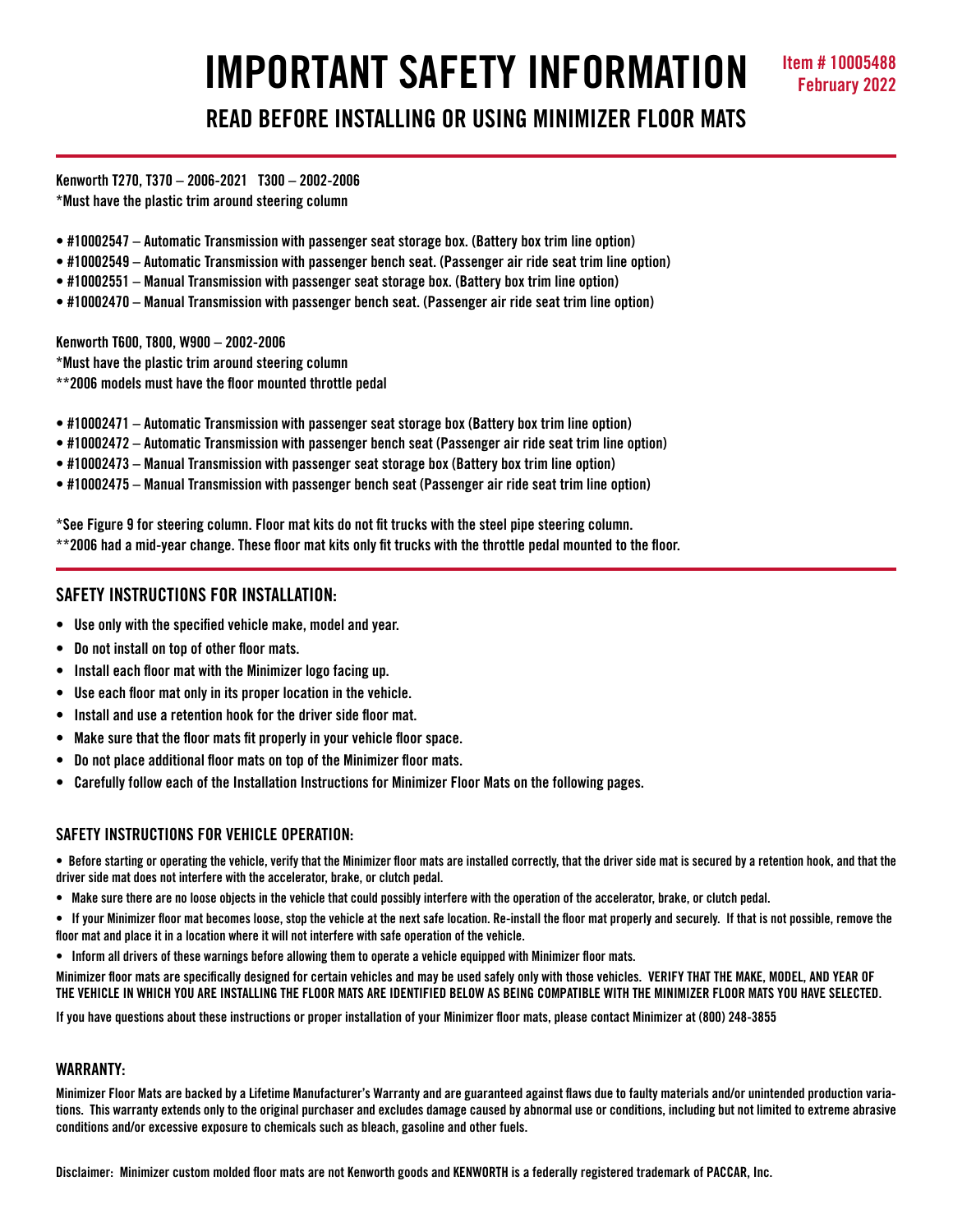# **KENWORTH FLOOR MAT SPECIFICATIONS:**



**• Kit 10002547 shown in Figure 1 is compatible with 2006-2021 Kenworth T270 & T370 trucks and 2002-2006 Kenworth T300 trucks with automatic transmission and passenger storage box or passenger battery box.** 

**Figure 2 - Floor Mat Kit 10002549**



**• Kit 10002549 shown in Figure 2 is compatible with 2006-2021 Kenworth T270 & T370 trucks and 2002-2006 Kenworth T300 trucks with automatic transmission and passenger bench seat or passenger air ride seat.**

**Figure 3 - Floor Mat Kit 10002551**



**• Kit 10002551 shown in Figure 3 is compatible with 2006-2021 Kenworth T270 & T370 trucks and 2002-2006 Kenworth T300 trucks with manual transmission and passenger storage box or passenger battery box.**

**Figure 4 - Floor Mat Kit 10002470**



**• Kit 10002470 shown in Figure 4 is compatible with 2006-2021 Kenworth T270 & T370 trucks and 2002-2006 Kenworth T300 trucks** 

**with manual transmission and passenger bench seat or passenger air ride seat.**



**• Kit 10002471 shown in Figure 5 is compatible with 2002-2006 Kenworth T600, T800 & W900 trucks with automatic transmission and passenger storage box or passenger battery box.\***

**Figure 6 - Floor Mat Kit 10002472**



**• Kit 10002472 shown in Figure 6 is compatible with 2002-2006 Kenworth T600, T800 & W900 trucks with automatic transmission and passenger bench seat or passenger air ride seat.\***

**Figure 7 - Floor Mat Kit 10002473**



**• Kit 10002473 shown in Figure 7 is compatible with 2002-2006 Kenworth T600, T800 & W900 trucks with manual transmission and passenger storage box or passenger battery box.\***

**Figure 8 - Floor Mat Kit 10002475**



**• Kit 10002475 shown in Figure 8 is compatible with 2002-2006 Kenworth T600, T800 & W900 trucks with manual transmission and passenger bench seat or passenger air ride seat.\***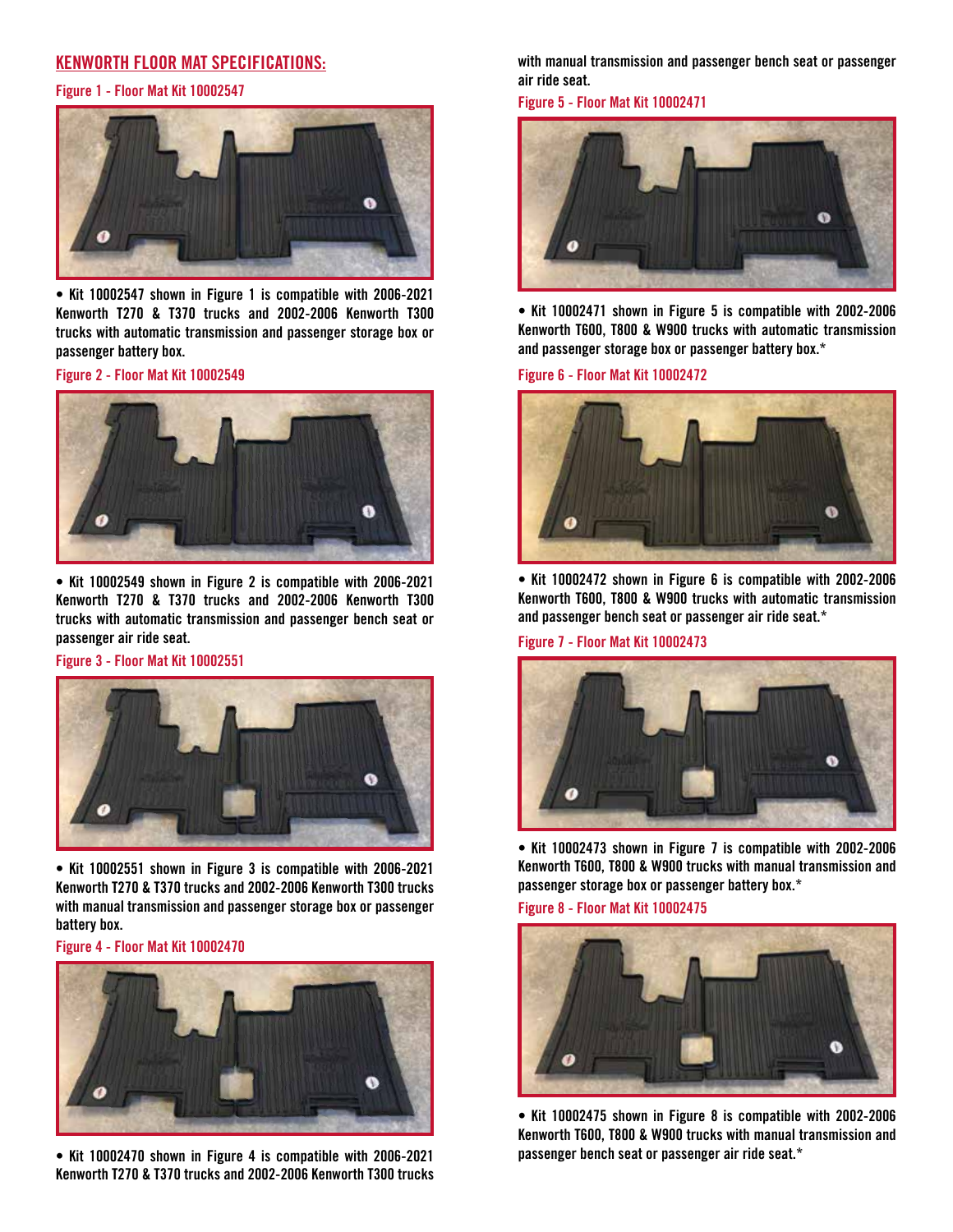#### **\*Must have plastic trim around steering column per Figure 9.**

#### **Figure 9 - Steering Column Fitment**



# **INSTALLATION INSTRUCTIONS:**

**1. Remove other floor mats from the vehicle before installing Minimizer floor mats.**

**2. Install the Minimizer floor mats right side up, with the Minimizer logo visible.**

**3. Each Minimizer floor mat is contoured to fit a particular location in the vehicle and may be used safely only in that location.**

**4. The Minimizer floor mat package contains one driver side mat and one passenger side mat.**

**5. Test fit the driver side floor mat. The mat should be pushed all the way forward so the front lip is making contact the doghouse trim panel and the fire wall.**

**6. Hand trimming may be required for different driver seat locations. See Figures 10 and 11 for driver mat trim diagram.**

#### **Figure 10 - Driver Mat Trimming Diagram for T270, T300 & T370 trucks**



## **Figure 11 – Driver Mat Trimming Diagram for T600, T800 & W900 trucks**



**• For Minimizer seats, use a sharp utility knife to remove the blue shaded area in figure 10 and the blue & red shaded areas in figure 11.**

**• The yellow shaded area in figure 11 can be hand trimmed to fit your trucks throttle pedal location as needed in the T600, T800 & W900 Models.**

**• The red shaded area in figure 11 can be hand trimmed to fit different seat locations as needed in the T600, T800 & W900 models.**

**7. Test fit the passenger side floor mat. The mat should be pushed all the way forward so the front lip is making contact the doghouse trim panel and the fire wall.**

**8. Hand trimming may be required for different passenger seat types. See Figures 12 and 13 for passenger mat trim diagram.**

# **Figure 12 – Passenger Mat Trimming Diagram for kits 10002547, 10002551, 10002471 & 10002473**



#### **Figure 13 – Passenger Mat Trimming Diagram for kits 10002549, 10002470, 10002472 & 10002475**



**• For battery box seats, use a sharp utility knife to remove the blue shaded area in figure 12.**

**• For Minimizer seats, use a sharp utility knife to remove the blue & green shaded areas in figure 13.**

**• For air ride seats, use a sharp utility knife to remove the blue & red shaded areas in figure 13.**

**9. Install the driver and passenger floor mats and retention hooks to secure the floor mats from any movement.** 

**Retention hook installation steps:**

**A) For use with door trim screws.**

**• Use a #3 Phillips screwdriver to remove the front screw in the door trim per figure 14.**